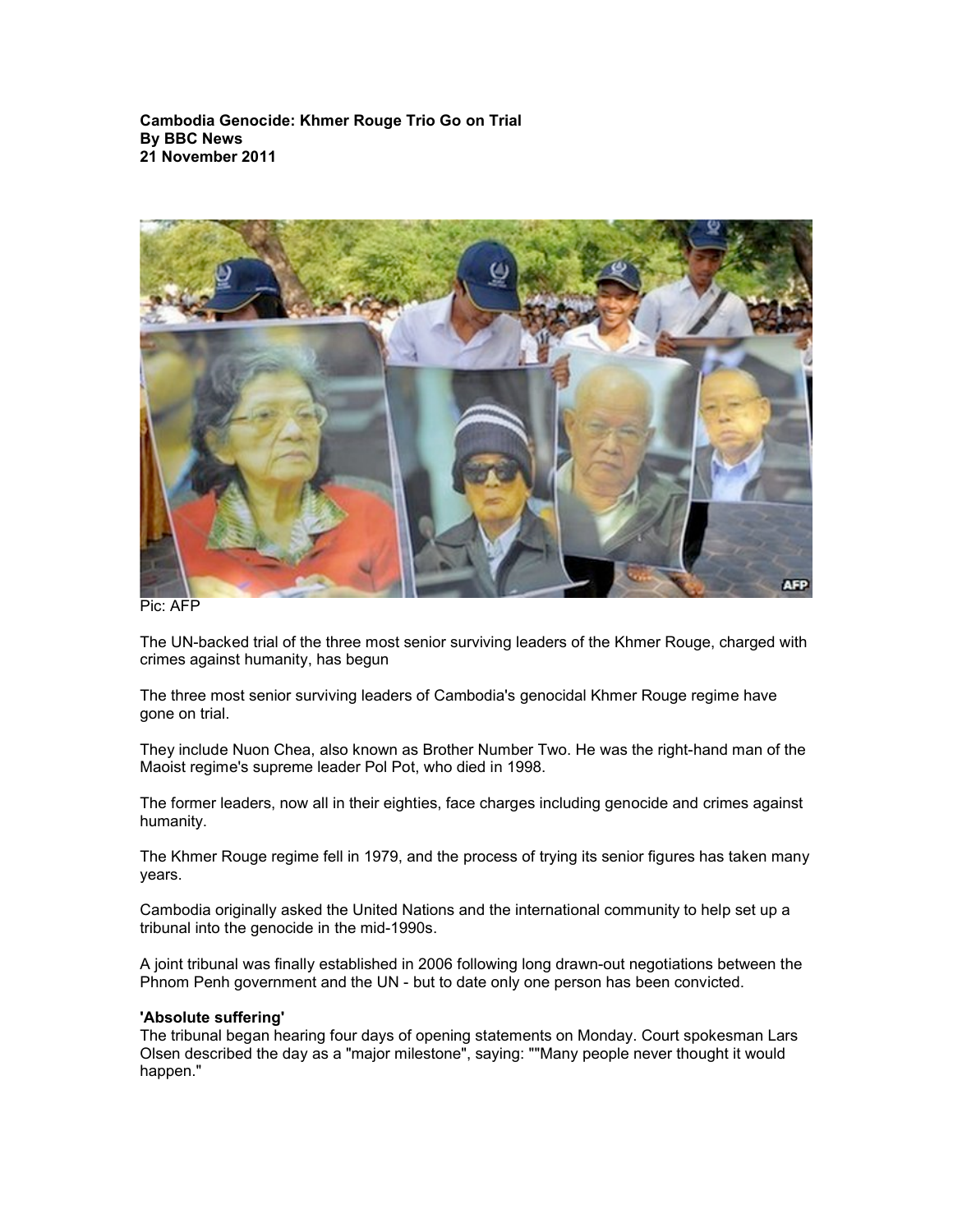## **At the scene**

## **Fergal Keane**

BBC News, Phnom Penh

Arriving at court this morning were the frail and the elderly - survivors of the Khmer Rouge, as well as former guards and regime officials.

Some have come to give evidence. Others to simply observe the last chapter of the nightmare which claimed the lives of nearly two million people.

The UN's British chief prosecutor, Andrew Cayley, said the proceedings would send a strong message around the world: "If you lead a country into this kind of disaster the past will catch up with you."

But the trial - a joint enterprise between the UN and Cambodia - has been heavily criticised. Theary Seng, whose parents were killed by the Khmer Rouge, said putting three people on trial for the deaths of 1.7 million simply wasn't enough.

Hell on Earth, documented in court

As well as Nuon Chea, the regime's former head-of-state Khieu Samphan and Ieng Sary, who was foreign minister and the international face of the organisation, are also on trial.

All three deny the charges they face.

Ieng Thirith, the former social affairs minister, had been set to go on trial with them but has been declared unfit due to health issues.

Prosecutors told the tribunal that the Cambodian people were in a "pitiful state" and their suffering "was absolute" during the regime's rule.

The Khmer Rouge "turned Cambodia into a massive slave camp, reducing an entire nation into prisoners living under a system of brutality that defies belief to the present day", said coprosecutor Chea Leang.

The regime attempted to create an ideal communist society by forcing city residents to work as peasants in the countryside, and by purging intellectuals, middle class people and any supposed enemies of the state.

About 1.7 million people - about one-third of the population - are believed to have been murdered, or died of over-work, starvation or torture from 1975 to 1979.

Hundreds of people - including monks, students, regime survivors and former cadres - packed the court's public gallery for the first of four days of opening statements in the landmark case.

"I feel very happy. I came here because I want to know the story and how it could have happened," 75-year-old farmer Sao Kuon, who lost 11 relatives under the Khmer Rouge, told the AFP news agency.

## **Who were the Khmer Rouge?**

Maoist regime that ruled Cambodia from 1975-1979

Led by Saloth Sar, better known as Pol Pot